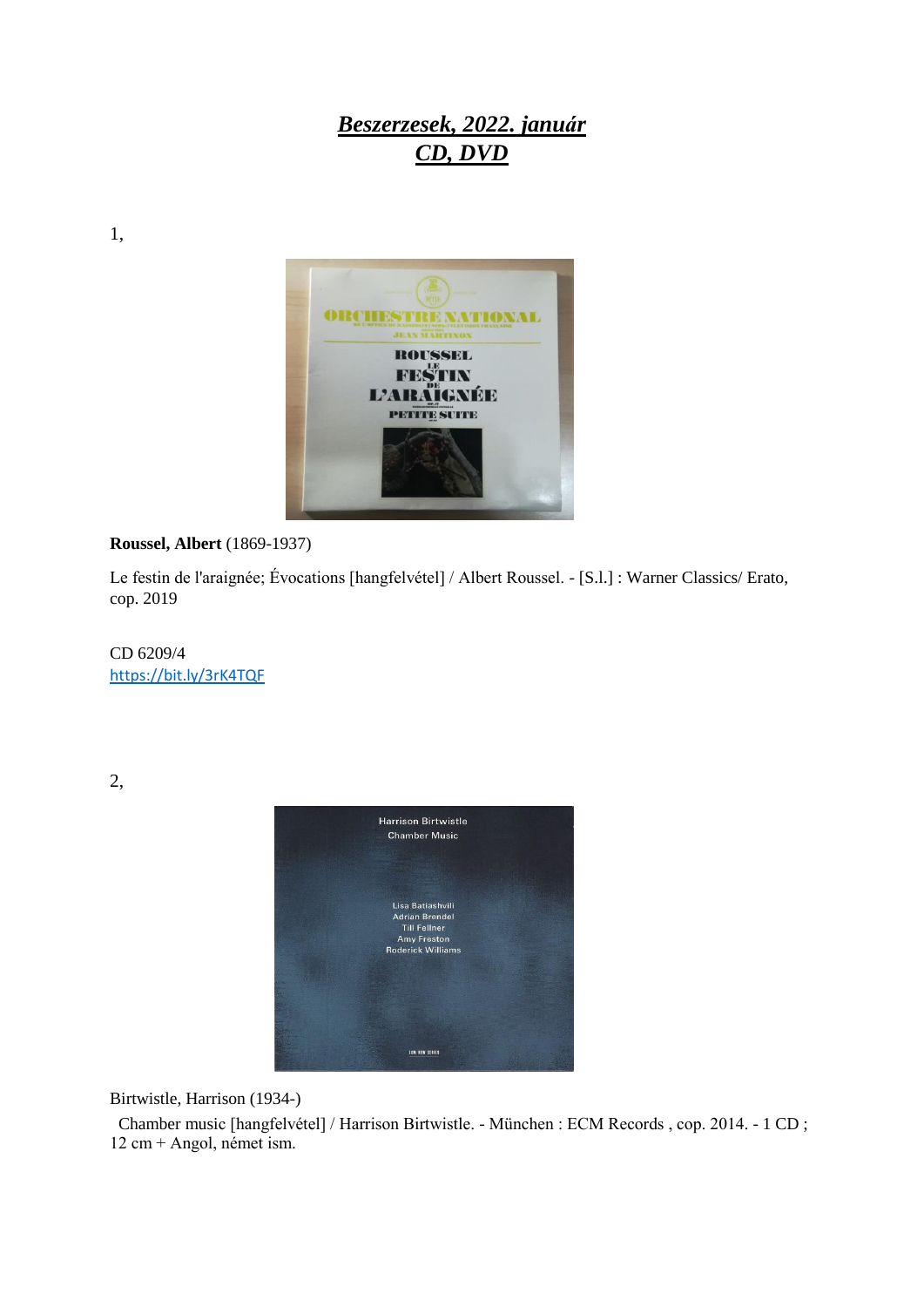Tart.: Three settings of Lorine Niedecker for soprano and violoncello. - Trio for violin and piano. - Bogenstrich-Meditations on a poem of Rilke for baritone, violoncello and piano. - Nine settings of Lorine Niedecker for soprano and violoncello

CD 6223 <https://bit.ly/3ApmfGB>

3,

**KIM MORTON FELDMAN KASHKASHIAN ERIK SATIE SARAH ROTHENBERG STEVEN JOHN CAGE SCHICK HOUSTON** ECM NEW SERIES **CHAMBER CHOIR ROTHKO CHAPEL ROBERT SIMPSON** 

Feldman, Morton (1926-1987)

 Rothko Chapel [hangfelvétel] / Morton Feldman [et al]. - München : ECM Records , cop. 2015. - 1 CD ; 12 cm + Angol, német ism.

Tart.: Rothko Chapel for soli, eight-part mixed chorus, viola, celesta and percussions / Morton Feldman. – Gnossienne No.4. pour piano / Erik Satie. – Four 4 :Works for percussion / John Cage. – Ogive No.1. pour piano / Erik Satie . – Ear for EAR: antiphonies (widely separated single voices, one visible, the other(s) not) / John Cage. – Ogive No.2. pour piano / Erik Satie. – Gnossienne No.1. pour piano / Erik Satie. – Five / John Cage. – Gnossienne No.3. pour piano / Erik Satie. – In a landscape for piano / John Cage.

CD 6226 <https://bit.ly/3rHpMMw>

4,

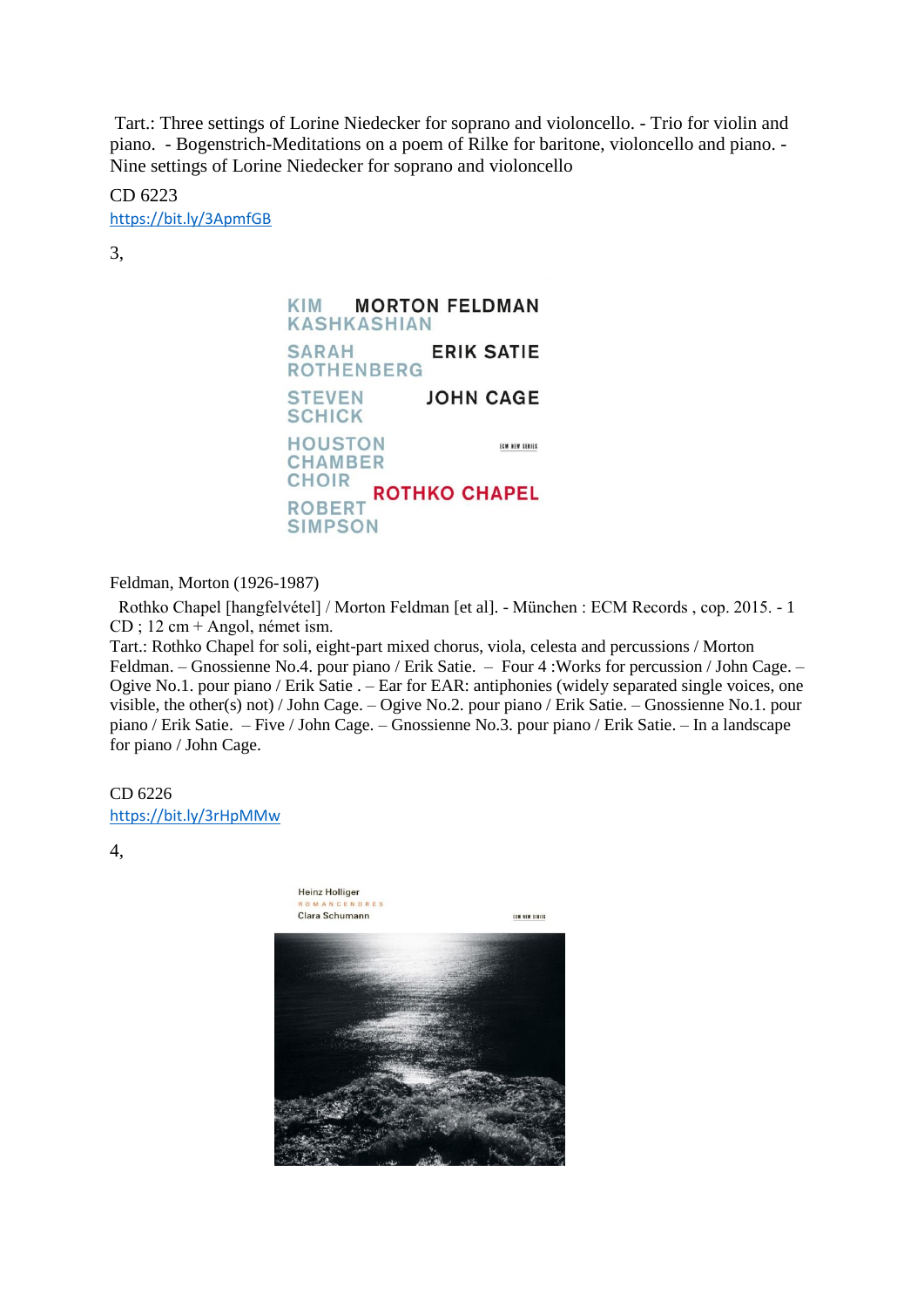Schumann, Clara (1819-1896)

 Romancendres [hangfelvétel] / Clara Schumann, Heinz Holliger. - München : ECM Records , cop. 2009. - 1 CD ; 12 cm + Angol, német ism., német szöv.

Tart.: Drei Romanzen für Violine und Klavier, Version für Violoncellu und KlavierOp. 22 / Clara Schumann. - Romancendres für Violoncello und Klavier (2003) / Heinz Holliger. – Gesänge der Frühe für Chor, Orchester und Tonband /Heinz Holliger.

CD 6234 <https://bit.ly/3tUj7kA>

5,



Lehár Ferenc (1870-1948)

Das Land des Lächelns : romantische Operette in 3 Akten

Német, angol, francia, japán felirattal

DVD 1623 <https://bit.ly/3tUfDOY>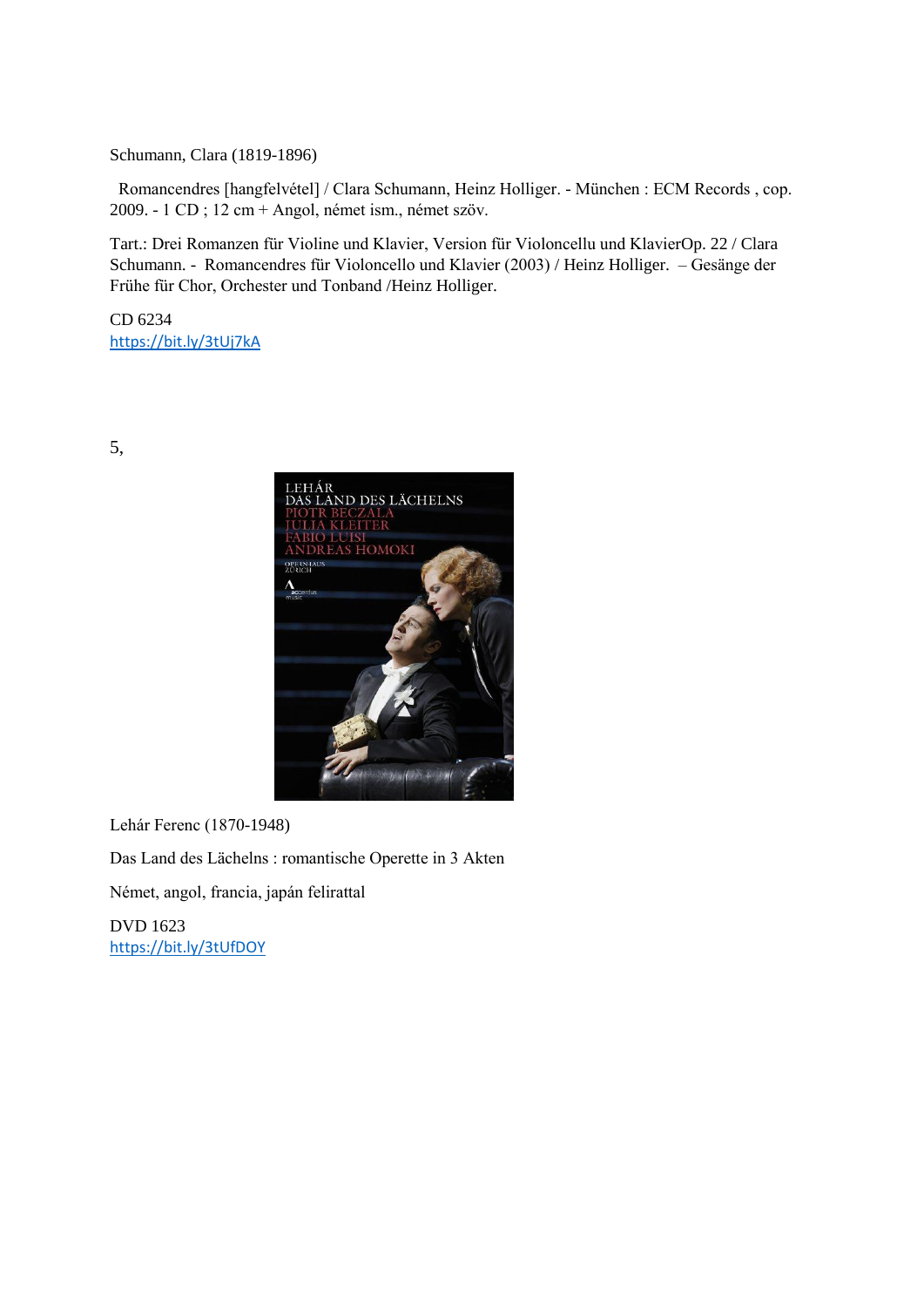

Széchényi Imre (1825-1898)

 Waltzes and Hungarian marches [hangfelvétel] / Széchényi Imre. - [S.l.] : Naxos , cop. 2021. - 1 CD (1 h 15 min 50 sec) ; 12 cm + Angol ism.

CD 6163 <https://bit.ly/3rNjLxA>

7,



Cherubini, Luigi (1760-1842)

Deuxième Messe Solennelle à quatre parties avec accompagnement à grand orchestre [hangfelvétel] / Luigi Cherubini ; cond.: Frieder Bernius. - Stuttgart : Carus , cop. 2020. - 1 CD (1 h 15 min 41 sec) ; 12 cm + Angol, német ism.,szöv., Latin szöv.

Klassische Philharmonie (Stuttgart) Kammerchor Stuttgart

CD 6201 <https://bit.ly/3fYyW1n>